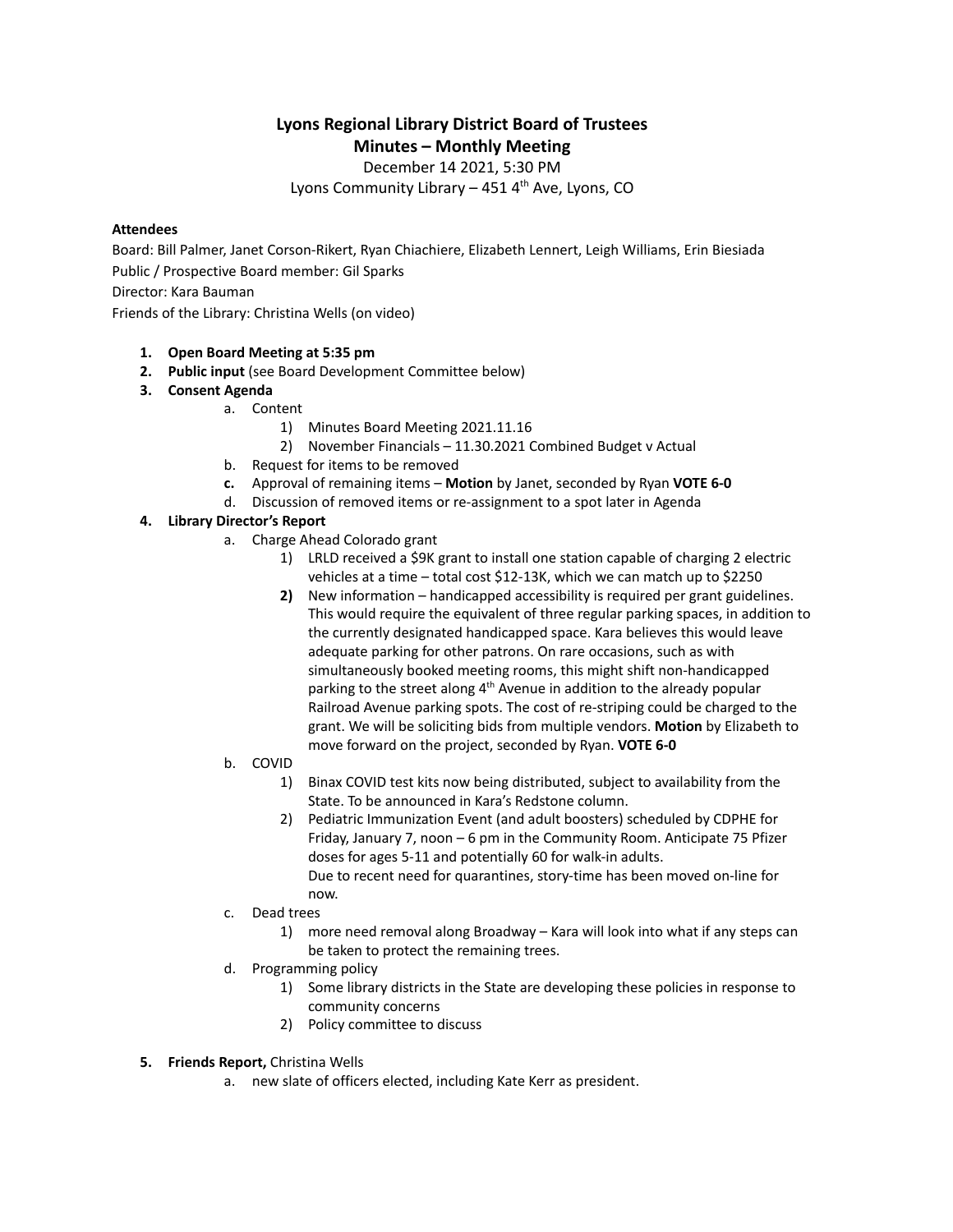b. They now have 17 members vs max  $\sim$  60. They are discussing strategies for increasing membership and ideas for future fundraising events.

#### **Christina left the meeting at this point**

**6. Foundation Report -** none

## **7. Committee Reports**

- a. Communications/Community Relations, Bill Palmer none
- b. Building, Ryan Chiachiere
	- 1) Sail shades still pursuing options, with some better options emerging.
	- 2) Phase 2 projects building cttee will discuss remaining needs and priorities.
- c. Finance, Erin Biesiada
	- 1) 2021 November Financials look good no concerns.
	- 2) Budget update
		- **1.** Resolution to Adopt Budget 2021-3 **Motion** to approve by Janet, seconded by Leigh **VOTE 6-0**
		- **2.** Resolution to Set Mill Levy 2021-4 **Motion** to approve by Bill, seconded by Erin. **VOTE 6-0**
		- 3. Resolutions to be submitted to DOLA and County Commissioners, respectively.
- d. Policy, Leigh Williams
	- 1) Updated Policy Review schedule in Dropbox
	- **2)** Updated Non-Discrimination Policy revised and reviewed by J. Chmil, Lyons-Gaddis. **Motion** to approve Bill, second by Leigh. **VOTE 6-0**
	- 3) Next up: Board By-Laws
- e. HR/Board Development, Janet Corson-Rikert
	- 1) Gil Sparks, candidate for Board membership
		- 1. Gil's application form was included in trustee packets. He commented briefly on his experience as legal counsel to a large library district in Washington State, his extensive experience on non-profit boards, and his more recent involvement in the Lyons community.
		- 2. Gil stepped out of the room briefly. Following discussion of his candidacy. **Motion** by Bill, seconded by Erin. **VOTE 6–0**.
		- 3. The Board's positive recommendation and Gil's application will be forwarded to the Town of Lyons, Boulder and Larimer Counties for formal approval.
	- 2) Board members are reminded to consider what officer and/or committee roles they would be interested in assuming for 2022, in anticipation of our annual meeting in January.
- f. Planning Committee, Bill Palmer
	- 1) Lyons Thrive (comp plan) community input closed 11/30; will receive raw data that will hopefully guide our next steps.
	- 2) Janet, Vicky and Kara attended a webinar, "Connecting Vision and Identity to Library Value," on December 14. They will regroup in January for discussion of next steps and retreat plans.

## **8. Other Business** - none

## **9. Calendar of Upcoming Events**

- a. Review 2021 calendar
	- 1) Mill Levy Certification due to County Commissioners by 12/15 COMPLETE.
	- 2) January 2022 Happenings
		- 1. Annual Board Meeting (review By-Laws, Paper of Record, Posting Place, Board Terms, Elect Officers, Confirm Committee Assignments, sign Conflict of Interest Statement)
		- 2. File Budget Message with DOLA by Jan. 31 (Treasurer)